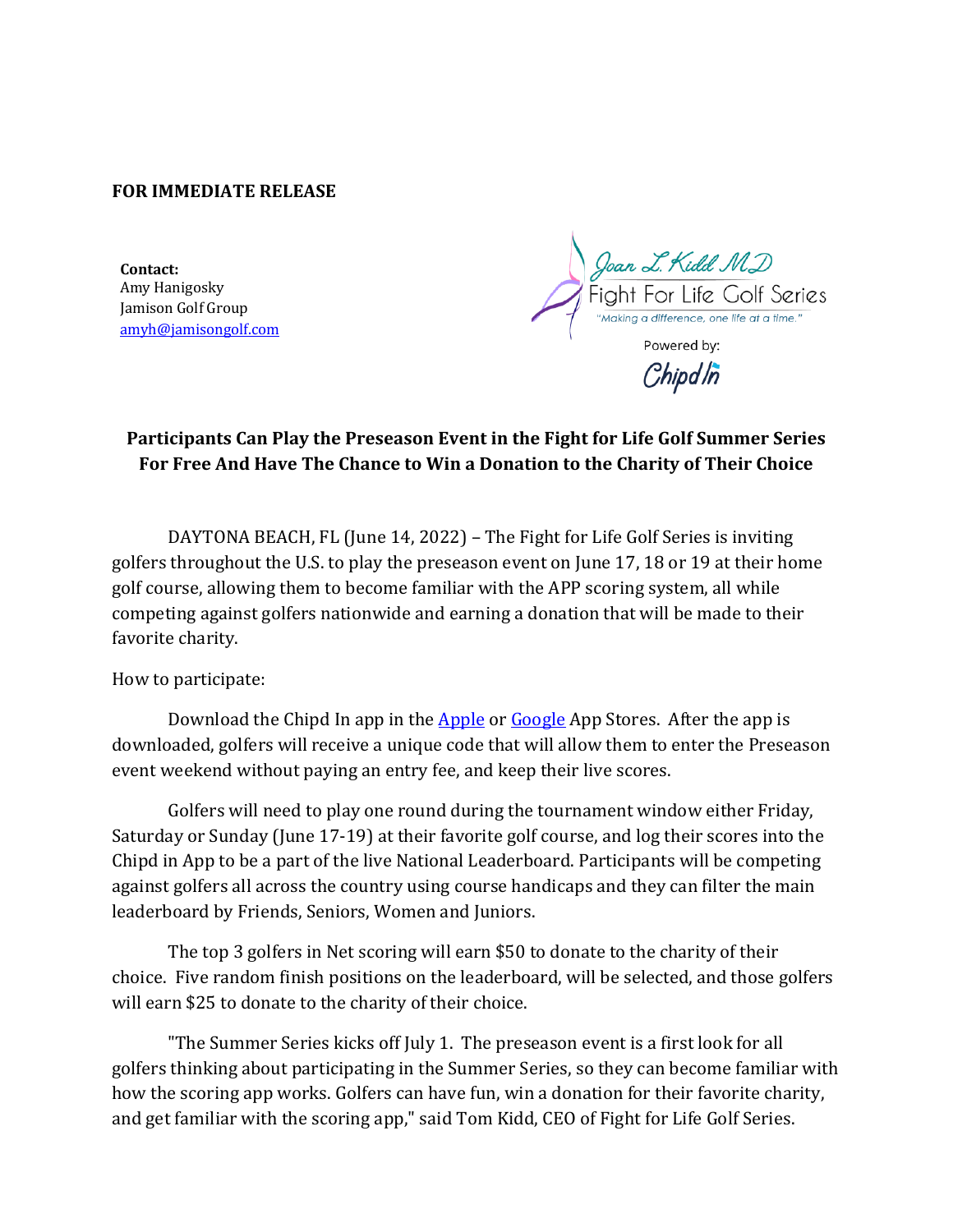#### **ABOUT THE FIGHT FOR LIFE GOLF SERIES**

The Fight For Life Golf Series is part of the <u>Joan L. Kidd, MD, Fight For Life Continuum</u>, an organization providing fundraising programs and producing events that benefit nonprofits which have raised approximately \$1 million for various non-profit organizations and cancer patients since 2016.

The Golf Series provides a simple, turnkey method for non-profits to utilize golf as an effective fundraising activity, and for golfers to support their favorite charity, while enjoying the game they love with their friends, and earning points toward qualifying for the National Championship.

There is a one-time entry fee of \$150 for a series of six tournaments. Participants will designate a non-profit for which they will play, and one third of that entry fee goes to their charity of choice.

Competitors play a round of golf on Friday, or Saturday or Sunday of the scheduled tournament week at any course of their choosing. The Fight for Life Golf Series is powered by the Chipd In mobile app, which connects players to be able to compete with other golfers nationwide on the same tournament weekend at any golf course in the U.S. A golf handicap will be calculated for each golfer (80% net scoring) so all skill levels are welcome to compete. In addition, the app will calculate a course handicap based on the par and slope rating of each player's course to create a level playing field.

As each golfer then logs their scores live during a tournament round, a national leaderboard provides real-time scoring so all golfers can follow the action LIVE all weekend. Each player can send friend requests in the app to local players or even friends in different states. Players will have access to filter the main leaderboard (Friends, Seniors, Juniors and Women). During each Series event, there are multiple random drawings of prizes for all golfers in the field.

After each event, each player will earn ranking points based on their finish. Players can follow the season long points race directly in the app as they attempt to qualify for the in person National Championship at Shingle Creek Resort in Orlando Oct. 14-16 and compete for the National Championship title and overall season Fight for Life Cup.

At the conclusion of the season, any remaining net proceeds after deducting direct costs to produce the events, are donated to nonprofits determined by the Continuum and technology partner Chipd In based on criteria that been established. One Example: The golfer who wins the National Championship will present a donation check to the Nonprofit they chose to support when they registered.